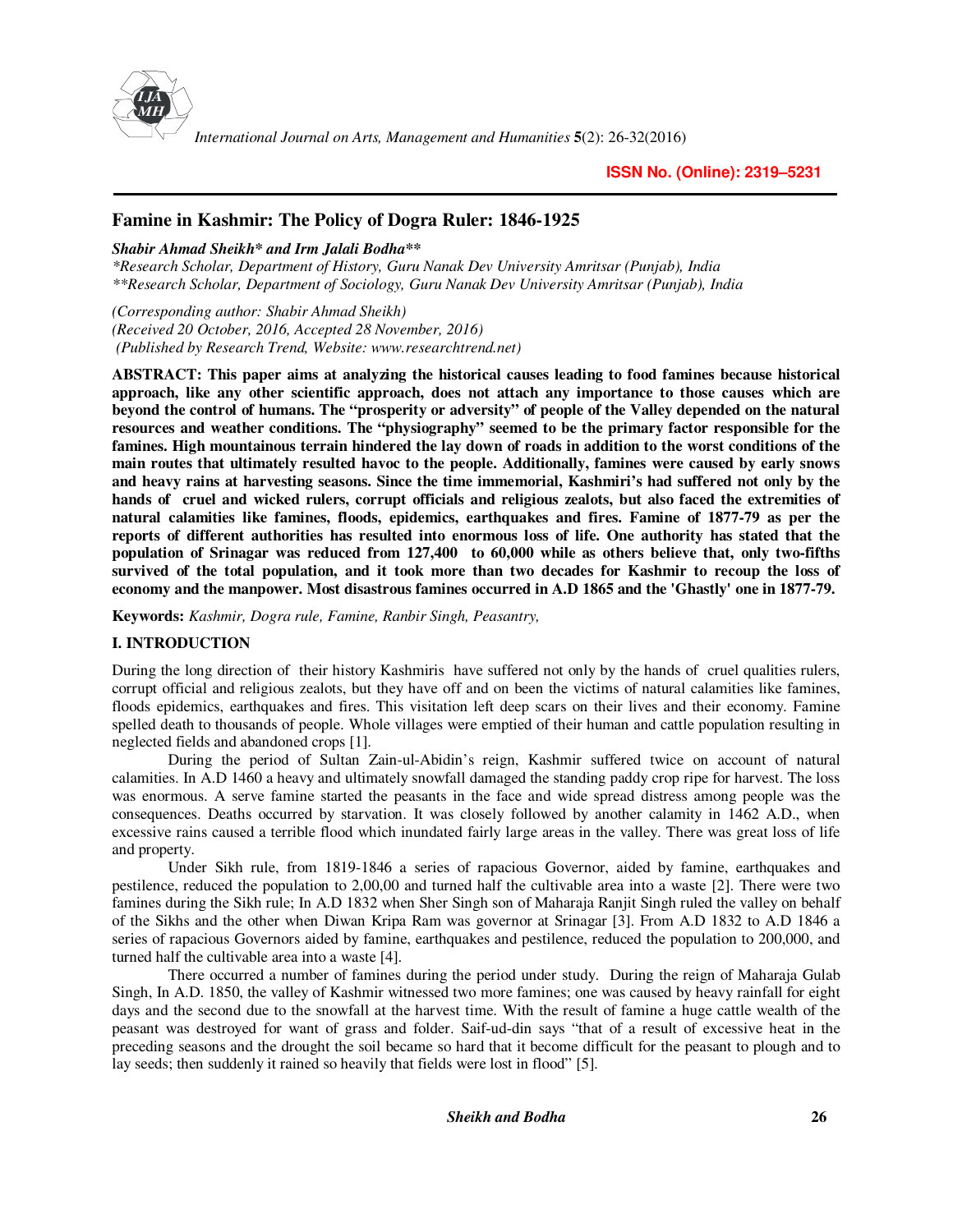In 1854, the rainfall damaged the Rabi harvest in the low lying areas and caused flood in the river Jhelum, and again in 1855 the snowfall damaged the uncollected harvest. In 1861 the crops were unripe due to rains. Only twelve lakh *kharwars* of paddy was produced, but due to the blessing of almightily, there were no sign of famine. In A.D 1859 Maharaja visited Kashmir, this time food grains were made available and sold at the rate of two annas per *kharwar*. One person purchased one kharwar of paddy for only one cock. The officials digested lakhs of rupees in this loot. As a result, the government grain stores were empty and the price of paddy at one exceeded four to five rupees. Maharaja abolished the *Pargana* system of Chugais time and replaced it by tehsils. But the most disastrous famine occurred in 1865 and 'Ghastly' one in 1877-79.

The heavy rainfall mixed with the official tyranny was responsible for the calamity of 1865. There occurred the scarcity of food and resulted in the famine of 1865. Food grains were imported for distribution among the city people, but nothing was done for villagers, who were allowed to die. The hungry people, "when dying from scarcity found a substitute for their usual food in fish, and was punished for eating it for the simple reason that the soul of late Maharaja Gulab Singh had transmigrated into the body of a fish according to the Hindu theory of the transmigration of soul. It was claimed that atrocities had been committed by the Dogra soldiers on the starving Muslims. The persons who violated the law were severely dealt with. The State government took steps to suppress such adverse news [6]. Pandit Har Gopal, who was a pleader informed the British Government in order to stop them to migrate one hundred famine stricken people were got drowned in the Wular Lake [7]. In A.D 1865 Dewan Kirpa Ram was appointed as Governor of Kashmir. Before his arrival wazir Pannu deliberately destroyed available food grains and the conditions of peasants were deteriorated by the famine. The wazir ordered that searching of houses be made, and wherever paddy is available, be taken forcibly. As a result, the country reeled under famine. The price of paddy at once soared to sixteen rupees per *kharwar*. The date of this famine was acknowledged as *"Saal Gader*". It means that unhappiness of wazir and his subordinates was responsible for damages of State [8].

It is said that the cause of the famine was excessive rainfall for months, but the cause lies elsewhere. First was the assessment of land revenue, second was the arrangement for collecting land revenue, third was the excessive taxation on everything capable of being taxed and the forth was the state monopoly over various items produced. Among them the main item was rice, which was considered to be the staple food of the people of valley. Before the famine the govt. announced before to take revenue in cash, but when the rains fall continuously the rice crop which was cut and stacked was spoiled by heavy rain. The government revoked previous orders and announced their intention of collecting dues in kind. The crop remained crop remained on low grounds and in open air and at least one half of it was lost. Every grain was set apart from public granaries and agricultural population during the winter was left without food. The immediate effect was the morality and flight of peasantry [9]. All the crops and fruits suffered from long wet and cold. Thus famine increased in the severity as the year 1878 wore on. The govt. store houses were closed for months and the officials succeeded in procuring food, these officials resold the rice secretly at five times the regular price [10]. Morality thus increased and the roads bazaars were thronged by starving wretches [11]. Due to the heavy rains on hill sides the importation of grain stopped. At the same time the then governor Wazir punnu receive instructions to open relief works and distribute food to the poor urban population. But no attempts were made to discriminate between those who were really in want. Handful of cooked rice was given out at two or three places in Srinagar. Only those who were able to ask for it get food, while the women and children, the sick, infirm and aged went empty handed away [12].

In A.D 1877 a number of chief valleys were entirely deserted; whole village lay in ruins, as beams, doors, had been extracted for sale [13]. Heavy rain fell in the autumn, before the crops were gathered in. The rice and maize which was the staple foods rotted till half was lost. During the winter, rain continued [14]. Combustion set in and the grain became black and rotten. When it was evident that there would be no rice and maize for food, the officials became nervous and ordered to sell at cheap rates the grains collected in revenue and stored by the government, with out husbanding a portion for seed purposes. The Foreign visitor, Missionary Arthur Neve, who was then posted in Srinagar, has left the following records of the Famine:

> "This is party what happen in A.D 1877; but the fatal mistake was the great delay in making the official assessment of the crops that autumn. In those days all taxes were levied in kind, and the village assessment was not made till the crops were ripening. It was commonly believed by all the Mohammedan cultivators that the delay was deliberate, as the result of orders by Wazir Pannu to punish the Mohammedans, who had the previous year sent a deputation to complain to his highness of the exactions of one or two of his chief officials…..And there were gruesome stories of the rapacity of many of the officials in buying up rice and retailing at huge profits, through other contributed to relief funds. There was even a rumour that some hundreds of starving people had been purposely drowned in the Wular Lake, to which colour was lent by the student death of an eye-witness and informer within a few hours of making the report" [15].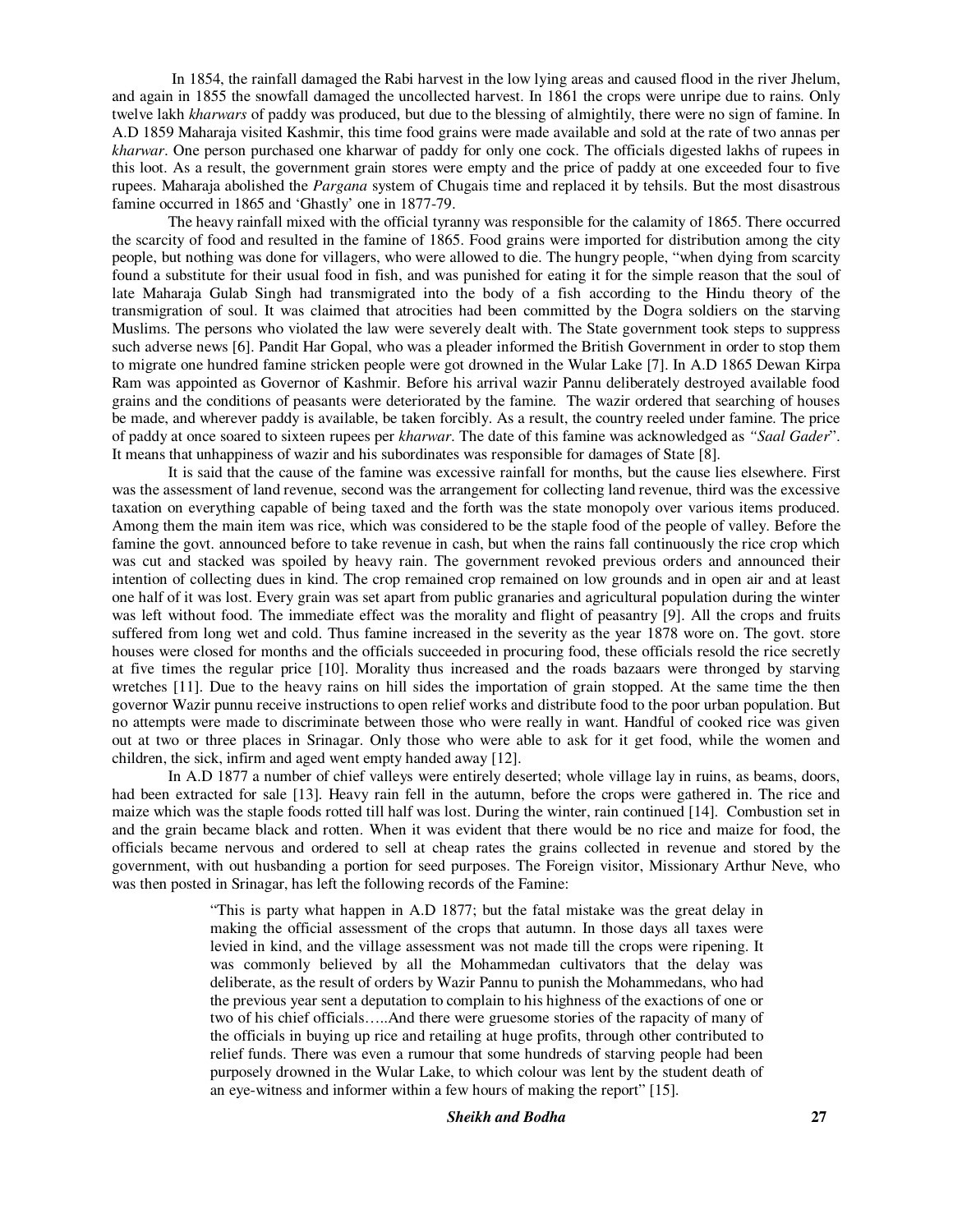When travelers entering on Kashmir, the valley the eye meets wide tracts of unreclaimed swamps, fields thrown out of cultivation, and wretched hamlets in which half of the houses are empty and many more roofless and ruined. The appearance of the peasants is pitiable in the extreme. In the fields the women and children's digging for edible weeds and roots. In Srinagar, the capital, and in some of the large places, such as Islamabad near the headwaters of the Jhelum, Shupiyon on the imperial road, and Sopur by the margin of their Wular lake, there were vestiges of populousness; but the bazaars were sadly thinned, the suburbs were cites of the dead, trade is either decaying or gone, and large number of impoverished that they had no money to buy food even when food was procurable.

The condition of the people was described by a Mr. Wade of church mission society in these words "Men, women and children are dying now daily of starvation and many others are seen on every side crawling about who bear the seal of death on them. Quiet recently I have seen them dying in their villages, unsheltered and uncared for, lying in mire and filth, too weak to rise, and only able to open and shut their mouth to signify that it was food they wanted, and their relations and neighbours, when money was given them, would look up hopefully and say: 'for Gods sake give us a little food.' I have seen them lying dead in their houses with starving ones waiting their turns to die; dead by the roadside, their relations and their friends too poor to obtain a piece of cloth in which decently to wrap them, or unknown and therefore, unburied; in one case at least the body had been half-devoured by birds and beasts. Yesterday there was a girl of about twelve years of age lying dead at the door of our orphanage; and the day or two before I saw a man dead lying under a rock at a little distance from this. several of our coolies have died on the famine relief works; a large majority of the 60 or 70 in-patients in hospital are suffering from the effect of starvation; and some 50 of the children taken into the orphanage never recovered from the terrible state to which they had sunk, but gradually grew weaker and weaker, and at last died not withstanding all efforts to save them… The appearance of the villages is most desolate, many of the houses deserted, roofless and ruined, no sound or work or play, but a few half-starved, half-naked forms lying in sun. Those who have the strength or out in the fields, the men trying to prepare the land for the next harvest, and the women and children grubbing up roots and gathering plants and bark. Everything that can possibly serve for the food is eaten. I have collected, myself, about forty kinds of roots and plants the people eat; indeed, constrained by hunger they sometimes ate what is injurious and poisonous… and what efforts have been made to meet this terrible distress caused by the famine? Had famine reliefworks been commenced on a large scale, the great pressure upon the poor houses might easily have been removed, the people assisted and the country improved. But in the winter the Governor of the province told a gentleman, who called upon him to try and get a little work done, that orders have come from Jammu that during the short days all government works had to be suspended, as a proper days work could not be obtained from the coolies for a day pay" [16].

During the summer of A.D. 1878 the famine almost daily to increase; although death of inhabitants of the Kashmir was fixed by the almighty, but wazir Pannu by his oppressive measures murdered them mercilessly. The people were suppressed beyond explanation. The people were deprived of the fount, they turned to the grasses and roots of the swamps and forests and other abnormal foods, which proved fatal the famine, showed no signs of abatement and kept raging throughout the summer of 1878. As a result, the famine continued until October, 1879 [17]. Oil-cake, rice, chaff, the bark of the elm and yew, and even grasses and roots were eagerly devoured by the starving people, who became absolutely demoralized and like ravenous beasts, each struggling for his own life. The corpses of those who had perished were left lying or hastily dragged to the nearest well or hole, until these became choked with dead bodies. Dogs wandered about in troops preying upon the unburied carcasses. The Gujars of the mountains were the harvest sufferers, and many orphan girls were sold to the city Hanjis. Pestilence dogged the steps of want and cholera broke out. Everything combined to intensify the disaster. Many officials in high places proved apathetic, or worse still, for selfish purposes, aided and abetted in keeping up prices, and even intercepting the grain which was being sent in over rough mountain tracks for the relief of the dying [18]. Many attempted to escape Punjab, but at the barriers troops were stationed to prevent the migration of the people [19]. These things are not easily forgotten and the Kashmiri proverb, *"Drag tsalih ta dag tsalihna,"* which means that "the famine goes but its stains remain," is full of true in all senses, and the country has not yet recovered from the awful visitation of 1877 [20].

At the end of A.D. 1878, however, the old system of *rahdari* under which no man could leave the valley without the permission, was given up, and some of the weak survivors tottered over the passes to the Punjab, many dying in the way [21]. Harrowing tales were told of the fathers of families getting past the barrier by bribing the guardians of the passes, while the wives and children's were left to die in Kashmir [22]. Ghulam Ahmad Mehjoor, who is considered as national poet of Kashmir, has critically summed up the nature of their periodical migration by versifying [23].

> *Sheikh and Bodha* **28** *Gareh yeud aaseh Mayane bachnek mayaneh yeud aasehai kanh intizam Faerhan ma wandeh rachen darbadar bekar maen*  Had there been opportunities of my survival within my home;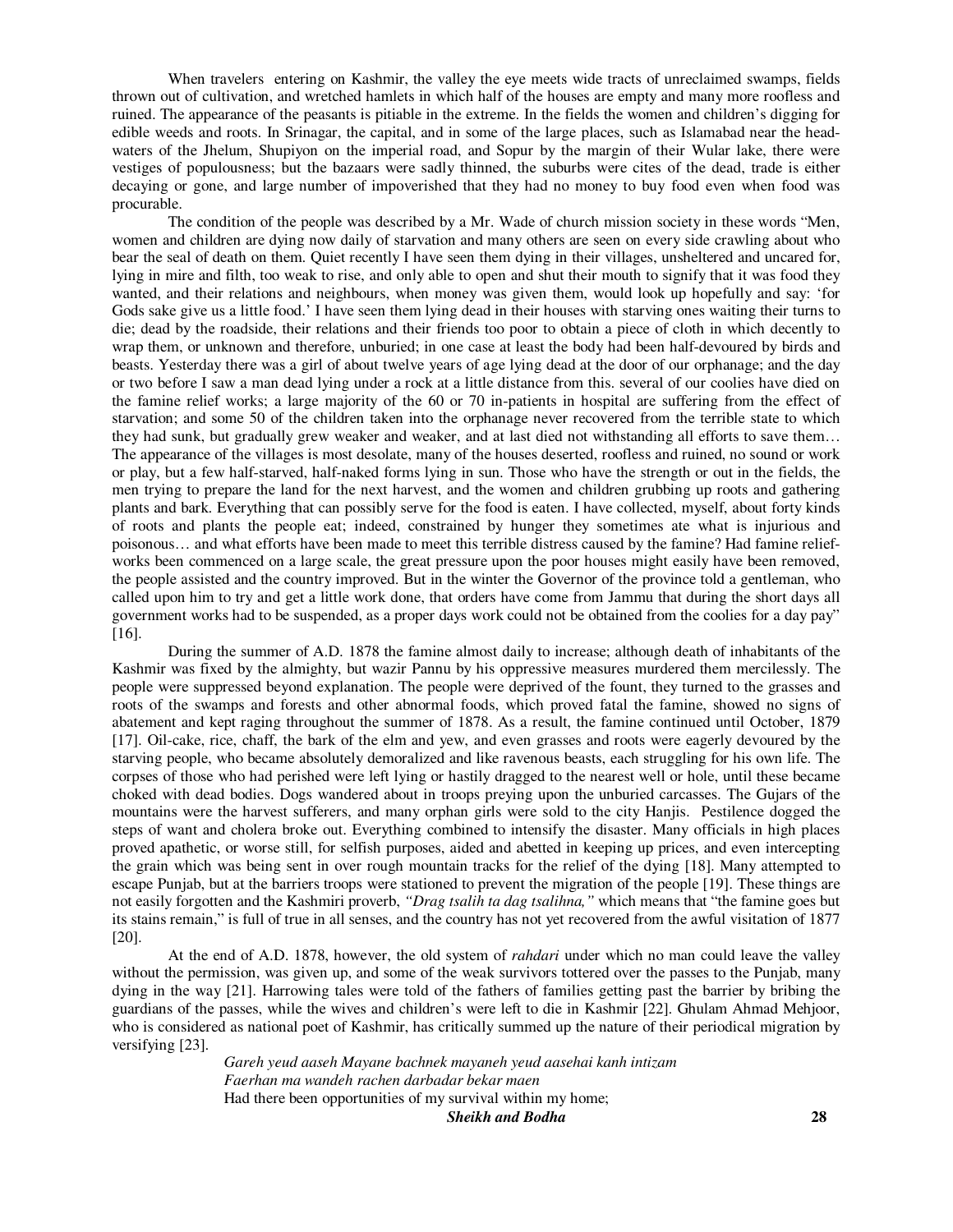My unemployment would have not been roaming during the dread nights of winter.

W. Gollan written in his note "there are tales of men and women being stripped naked, because a village would not pay the revenue, and every account I have heard of that miserable event is fully of the cruelty and corruption of Pandits." Kashmiri are apt to resort to coining of proverbs to describe a situation. One such proverb says, "*Batta Yar, Berozgar*: a Pandit is your friend only so long as he is unemployed, which means that after getting into service, one's acquaintance cannot prevent him from fleeing you. Another proverb of those dark days is: "*Batta, Gatta Kar*". Pandit rule is a dark rule or Pandit administration is a dark administration [24]. For instance, the Dogra Governor, Wazir Ratnu was also very cruel and corrupt. People were tried of his misrule [25]. Someone coined the following phrases which became quickly a popular cry: '*Wazir Talih, tah Kashir Baleh".* Kashmir will recover from its illness only if the wazir runs away. When due to heavy taxation which left people practically with nothing for themselves resulting in a terrible famine and yet the tax-collector were still after them, the following proverbs was described the position: "*Batta batta, the piada pata*", meaning while we are starving even for a morsel of bread, the tax-collector haunts us with his tax-demands. The office of the *Kotwal* (police chief) was formed out for a fixed period. One can imagine the fate of people in such surroundings [26]. The corruption was so rampant that almost every incident was utilized for illegal exaction so much so that if a boy or girl got drowned, the parts were arrested on a charge of murder.

After the appointment of Dewan Kripa Ram, under his administration, first of all, ordered for census of population and later on introduced Weekly Ration system, with the result that everyone was receiving ration up to the end of month [27]. Maharaja due to his magnanimity purchased thousand kharwars of wheat from Punjab and sends it to Kashmir. Dewan treated people benevolently and sold the wheat of Punjab at a very cheap rate. Sixty thousand kharwars of paddy were brought from villages and distributed at the rate on one *kharwars* for every home by which the effects of famine were over [28]. The Dewan divided Kashmir into five divisions and setup five wazarats. Among them one was *share–khas*; second *wazarat Shopain*; third *Wazarat Anantnag*; fourth *wazarat Pahad* [29]*.*

In the same year the shawlbaffs were forced to complain against Pandit. Raja Dhar with Diwan Kripa Ram, due to his oppressive measures, Raja Dhar presented the atter in a different manner and said to Diwan Kripa Ram, that shawlbaffs not only aim to agitate but they went to kill also. The Diwan ordered for their arrest and threatened shawlbaffs. The soldiers chased them, by which a good number of people fell down in Kota Kul streams from Haji Rather Bridge. Some famous Karkhandars were imprisoned and penalized. After two months Raja Dhar himself died suddenly.

Diwan Anant Ram, he was appointed Governor of Kashmir. His main struggle was to do away with famine. With this reason the people of Kashmir were satisfied without eating and drinking. He was hearing the cases on simple sheet of paper. He was making people happy by rule of justice. Maharaja purchased one 1,95,744 mounds of food grains from Punjab plus its carriage charges. But due to ill luck of Kashmiris enough of grains were lost during carriage which decayed and some was embezzled by the government officials. In short the Diwan Anant Ram established fifty three beggar homes on roads, city and wazarat of Punjab which were supposed to provide food to famine suffers. The Diwan also established several factories for the welfare of the people to provide them jobs. The wages were offered in both kind and cash [30].

The effect of the famine lasted long, and for years after the valley did not recover from this awful visitation. Lawrence quoted in his book, valley of Kashmir, "when I commenced the work of inspecting villages in A.D 1889, there was hardly a village where I did not see deserted houses and abandoned fields, the owners of which had perished in the great famine of A.D.1878" [31].

Afterwards, a complaint was received from English government about mismanagement of affairs in the State during famine, the British Government getting a handle to condemn the Maharaja's administration tried to plant their own officers in the valley and on its frontiers. In this context the written documents and printed magazine about the condition and destruction by famine and presented to Maharaja Ranbir Singh. His contemporary historian, peer Ghulam Hassan Khuihami, "prepared a memorandum in Persian verse and submitted the same to Maharaja Ranbir Singh. It had the desired effect and the people were delivered of the tyranny of wazir Pannu and relief measures were ordered by the Maharaja [32]. After read this papers Maharaja was deeply pained and the same time he deputed Dewan Anant Ram for making arrangements during the famine. At the same time the roads were also opened. Wazir pannu after seven years rule was dismissed under the order of English government [33].

Then, too late, half-hearted and feeble attempts were made to organize famine relief. A few government houses were established and grain was imported from the Punjab; but the agency for its distribution was often corrupt, and the grain was adulterated with dirt and embezzled by officials, who retailed it to the wealthy at Rs. 25 per *kharwar*. At the end of 1878 the old system, *Rahddri*, under which no man could leave the valley without permission, was given up, and the weak survivors tottered over the passes to the Punjab, many dying on the way[34]. In view of the prevailing agony, the Maharaja abolished the *Rahddri* system and permitted free movement of the people. He opened 74 free Langers 33 in the city of Srinagar, 27 in mufassil and 14 at various stages on the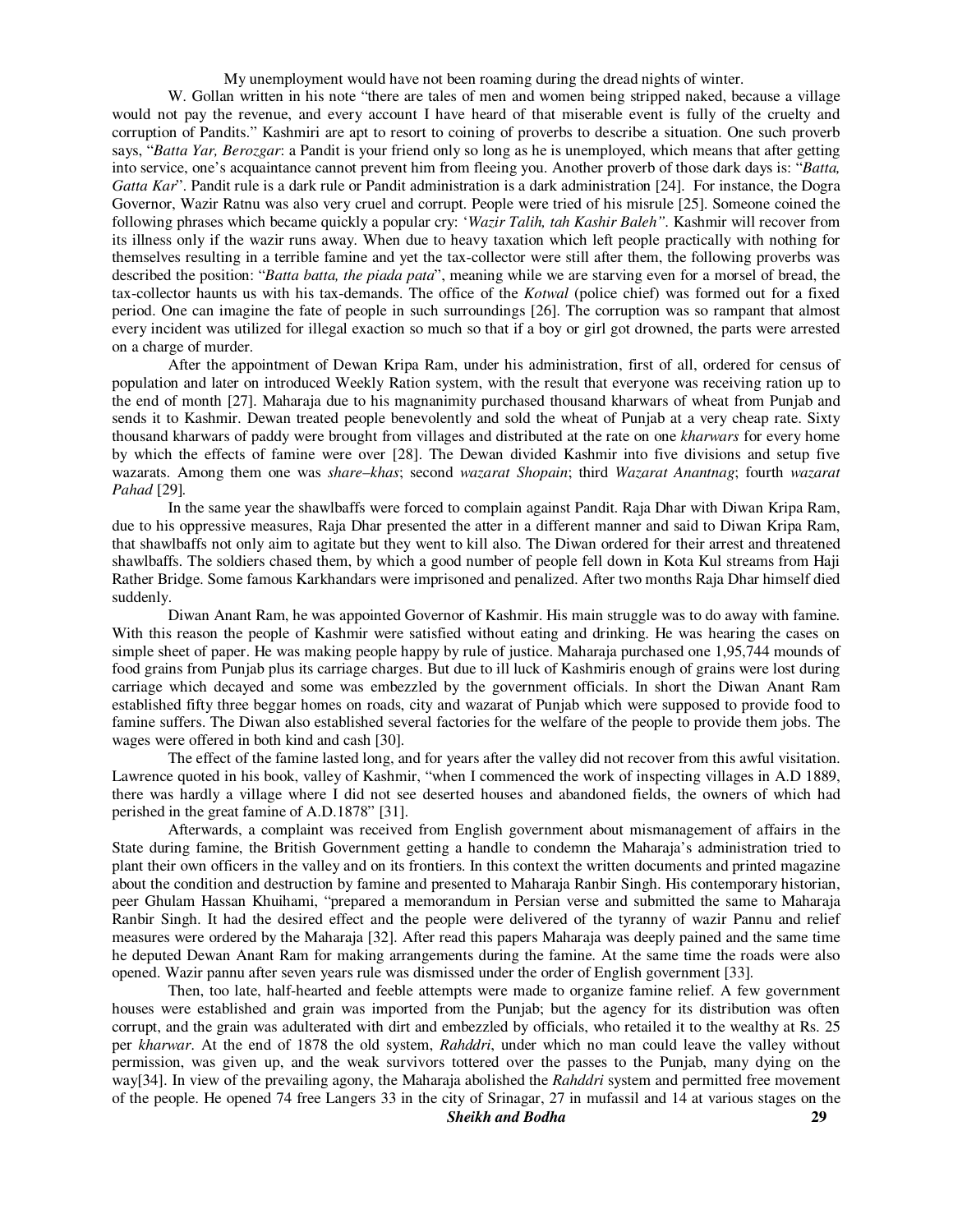routes leading to Jammu and Murree. As many as 10,74,235 got free food at the langers in the valley while more than thirty thousand people were served free food enroute Banihall, Pir-Panjal and Kohala [35].

The officers were also deputed to Rawalpindi, Jhelum and Sialkot districts to purchase and rush grains to the valley. His highness issued an *ishtihar* exempted from custom duty the grains imported by any local dealer and also declared that whosoever imported grains worth Rs. 20,000 rupees would get a cash award of Rs. 500 [36]. As transport arrangements were still found unsatisfactory and ponies and mules were not readily available, the Maharaja announced a cent percent increase in the existing transport rates.

In October 1878, large quantities of grains purchased in the Punjab living at Thanna, Ramban and Chenani were got transport by head-loads. Although the grains so imported cost Rs. 15-14-6 (British coin) per *kharwar*. The sale rate of *makki* and *singhara* was also reduced by four annas a *kharwar*. The Maharaja also remitted the land revenue in the effect areas [37]. The Punjab trade report shows, the export of grains and pulses from Kashmir to the Punjab increased from 44,643 maunds in 1877-79, while the imports of grains and pulses into Kashmir territory from the Punjab decreased from 3,14,352 maunds in A.D 1877-78 to 1,78,104 maunds in 1878-79 [38].

The Government of India deputed Hon'ble Cunningham, President of Indian Famine Committee, and Anderson Assistant Commissioner from Sialkot to enquire into the famine conditions in the State. He was accompanied by F. Henvey, the officer on special duty in Kashmir. They met the Maharaja Ranbir Singh on  $20<sup>th</sup>$ October, 1878. After obtaining full information about the famine in Kashmir and decided the steps so for taken to meet the situation. The Darbar led Henvey estimated the outturn of the whole autumn harvest, including rice, to be 11, 00,000 kharwars, or about half of the average. But the Maharaja apprehended that their would be a deficiency of food-stock in 1879 of 2, 00,000 maunds of grains, and his Highness consequently proposal that he should endeavour during the winter to thrown in 1,00,000 maunds by Banihall road, while British government might help him by importing another 1,00,000 maunds by road from Murri along the valley of the Jhelum, through the agency of native officer, who would be responsible for its transport [39].

Henvey returned to Kashmir to consult with Diwan Anant Ram on his subject. The darbar made its own arrangements for purchases and transport food grains from Jammu. Cattles were purchased at Amritsar for transport, and one of the young princes was charged with the duty of seeing the convoys off daily. The Maharaja wish was to import 50,000 maunds before the winter set in, and a great deal of grain was forwarded as for as within three months. But some obstacles was met in the shape of broken bridge, which no one seems to be able to repair, and disease sprang among the cattle; so ultimately only little grains did get in before the winter, and only 60000 maunds reached Kashmir by this route [40].

In consultation with the Lieutenant Governor of the Punjab set up a committee of officials and non-officials to look to the supply of arrangements at Srinagar. Thirteen members were nominated to it, of which were European, seven Kashmiri, one non-official, and four State officials. The committee was given full powers to take necessary steps to migrate the sufferings of the people. It got the city population remunerated. Beside the government stores from which shali was used in a fixed quantity at cheaper rates a number of shops were also opened in the city from where additional ration could be obtained at a slightly higher rate [41].

At the end of June Maharaja Ranbir Singh reached Srinagar to personally supervise the arrangements, in spite of the famine raging in the valley and also at Banihall. The Governor of Kashmir Dewan Badri Nath reported that 2000 *kharwars* of shali was available in the stores. Ranbir Singh reduced the sale rice of shali from 2 to 3 (chilki coin) per *kharwar*. In June A.D. 1879 Maharaja issued orders that his government would purchase the shali at the rate of 6 rupees per *kharwar* to anybody who had any stock to sell. The two officers were appointed and they were assisted by the necessary staff and respectable citizen.

Before his visit no attempt was made to open poor-houses on a proper system and sweep all the homeless and starving people of the city into them. They were left to die in the Bazars and around the places as usual. The house-to-house tickets were still retained, and a new census was made, which gave even a higher return than before. At last, towards the end of the month the Darbar were induced to open 100 shops for sale in the city, a maximum amount *viz*, ½ seers, being fixed for each purchaser [42]. This plan was adopted in Bihar, and it was found to work very well there. In Srinagar it could not be worked so as to do away with all favoritism of the official class [43]. But the result was deadly satisfactory as compared to former attempts to distribute food. Six hundred to 700 hundred *kharwars* of wheat and barley per diem were now really sold, and the Mussalmans got a portion of this, whereas formerly they got nothing; at times before the Maharaja's arrival there were no sales at all and no distribution for days together. But the private stores which they held acquired largely no doubt embezzlement, and which they sold to others [44].

The Maharaja was exceedingly anxious to cultivate a large area with turnips, the see of which was sent for from France [45]. For this work he prepare the ground near the Srinagar, some 4000 people were employed, these works were not strictly speaking relief work. A certain amount of activity in collecting carriage for Mr. Russell was displayed on the Maharaja's arrival, but as usual it soon died. A hundred orders were issued no doubt for relief measures, but they were impracticable or opposed to official interest or cancelled by other orders; none was carried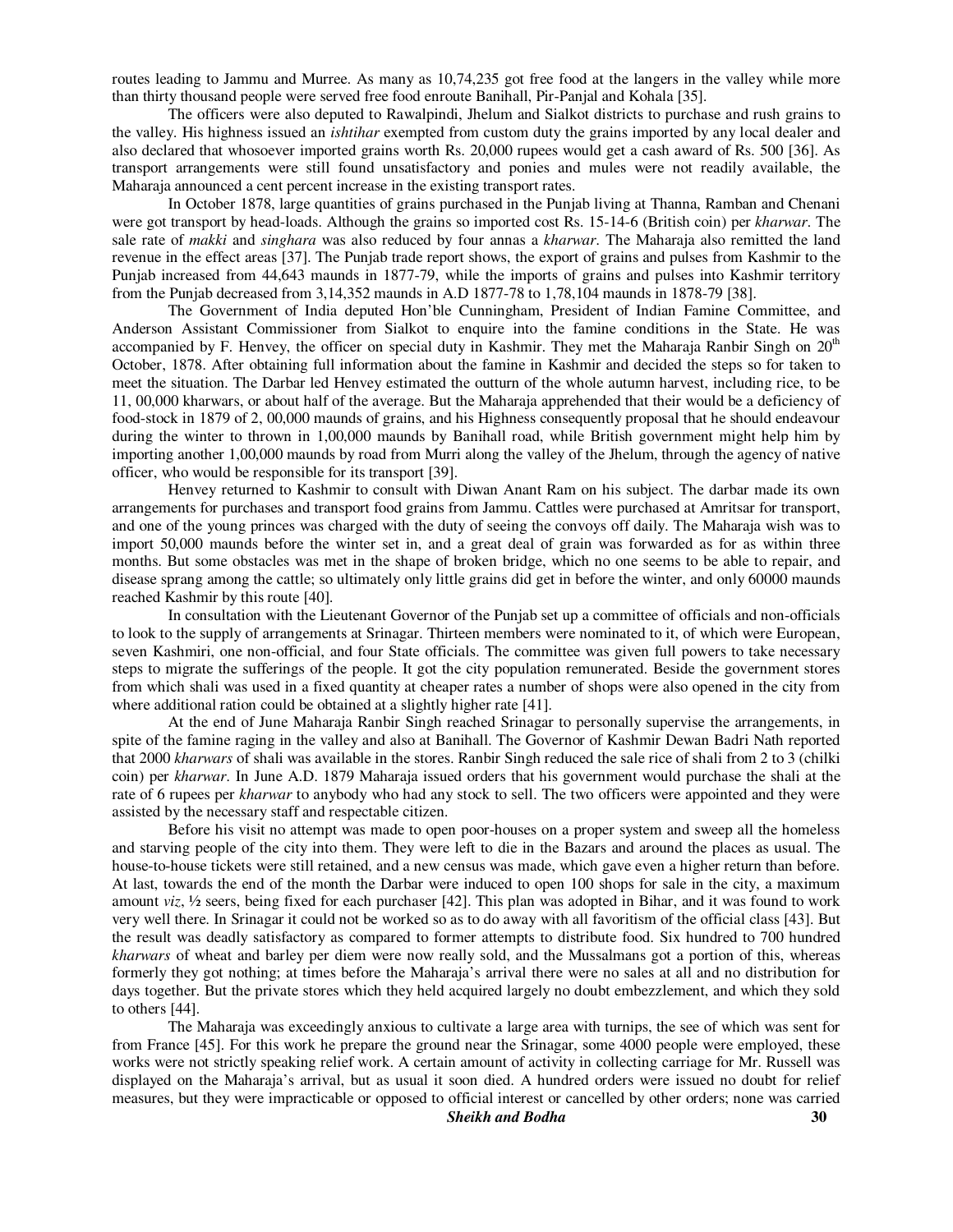out. The carpenters were to built boats; the blacksmiths were to the arsenal; the shawl weavers were to weave for Government; the women were to spin; everything was to be provided for on paper, nothing was to be done that cost money [46].

After the kharif crop of A.D 1878 was harvest, the Maharaja arranged transport 4000 kharwar of shali by boats and labourers. Even the houses in the State stables were used for transport purposes. The existing number of government stores which was raised 12 to 23. He also ordered storage of 1,500 kharwars of shali in each store. He fixed the scale of supply at two traks per adult and one trak per child per fortnight [47]. In short during the famine, the Maharaja got 195,714 maunds of food grains imported from the Punjab at a total cost of Rs. 39,70,044 (chilki coin) the average land cost was Rs. 20-4-9 per maund. The food grains were sold to the public at 3-1-6 per maund. The State thus incurred a loss of Rs. 33, 64,195-3-3 (chilki). Another sum of Rs. 88,145-15-3 was spent on feeding the poor in the Langers. The labour employment in construction was paid 1,94,587-9-6. In addition Maharaja ordered following remissions: *Tarki tax* Rs. 2, 09,000, *dag-i-shawl* Rs. 4, 96,000 [48].

In A.D 1885 the earthquake showed up and increasing the affliction of the general population by causing misery and starvation. Under Maharaja Ranbir Singh administration Kashmir was gone to by quake which took substantial toll of men and material, representing 35,000 which included 20,000 horses, 10,200 cows, 1,500 human lives [49]. Cholera in 1888, 1892, 1900-1902 in Jammu created panic even in Kashmir valley. Again heavy floods in A.D 1893 and 1903 were very destructive. The 2225 houses were wrecked and 329 cattle killed.

Another innocuous institution was that of *corvee* (beggar) or forced labour. The cultivators were taken for work without any payment. They were taken in maid agricultural season and were kept away for long time from their fields which resulted in the damage to their own crop. The people of Srinagar were mostly exempted from this humiliation [50]. The condition was so bad they were used as wild beasts to carry the load on a very difficult terrain, mostly to the Gilgit to carry supplies for the army [51]. No wages were paid to the labours for their work, but were given only a seer of rice and straw for making grass shows [52]. These coolies were supplied by the officials in charge in the villages, which provide them opportunities to grab their lands. To get exemption from this forced labour the villagers sometimes pay Rs 70-90 [53]. They were even some times taken during winter months. The roads were so dangerous more often they would not come back alive. Some of them become paralyzed, due to the extreme cold. Many of them were sold as slaves to the foreigners in the way. Other than this every work of the village officials was done by those poor people [54].

## **II. CONCLUSION**

Kashmir has had many famines in history. The cause has always been the same, the floods. The nature has endowed Kashmir with plenty of water so drought has never been an issue. The nineteenth century witnessed two horrible famines in Kashmir. One occurred during the Sikh times in A.D. 1831 and other in Dogra regime. Ranbir Singh's famine however pales in contrast when you consider the devastation caused by the famine of 1878. It was the worse famine by far. According to the chroniclers of the famine almost all of the people who died in the famine of A.D. 1878 were Muslim. Lawrence in his book claims that it was because the Hindus of Kashmir were used to fasting and therefore were able to withstand the famine, a claim that is patently ridiculous. Dr. Neve and Tyndale Biscoe however blame Maharajas religious bigotry for this. According to Tyndale Biscoe (Kashmir in Sunlight and Shade) the Hindus survived because many of them were fed out of Government warehouses [55].

## **REFERENCE**

[1]. Faushawe. Note on the Famine in Kashmir, Foreign Department (Secreet-E) March 1883 Nos. 81-82., NAI, New Delhi.

[2]. *Ibid.,*

 [3]. M.Y. Saraf, Kashmir fight-for Freedom, Ferozoono, Lahore-Pakistan, Vol. **I**. p. 296. The Sikhs had introduced a permit system known as rahdari which prohibited any resident from going to Punjab without a permit issued by the Governor.

[4]. Henvey, Report on Famine in Kashmir. Foreign Dept, Consult. 86, Feb. 1883, NAI, New Delhi

[5]. Mirza Saif-ud-din, Akbarrat, Vol. **I**, ff.52-53, (Persian Source, Research Library University of Kashmir) [6]. Ibid.,

[7]. Throp Robert, Kashmir Misgovernment (E & R) F. M Hassnain, Gulshan Books Srinagar, 1980.p. 45**.** 

[8]. Hassan, Tarikh-i-Hassan, Vol, **II**, p. 550.

[9]. Henvey, Report on Famine in Kashmir. Foreign Dept, Consult. 86, Feb. 1883, NAI, New Delhi

[10]. The govt. rate in 1879 at first was Rs 3 local currency, equal to company rupees 1-14, per Kharwar of husked rice. The Kharwar was reckoned at 90 local sirs. The rice was loaded with dirt and moistened with water, so that it yields only half the quality of cleaned grain. Therefore the rate was company's rupees 1-14 Kharwar per maund of